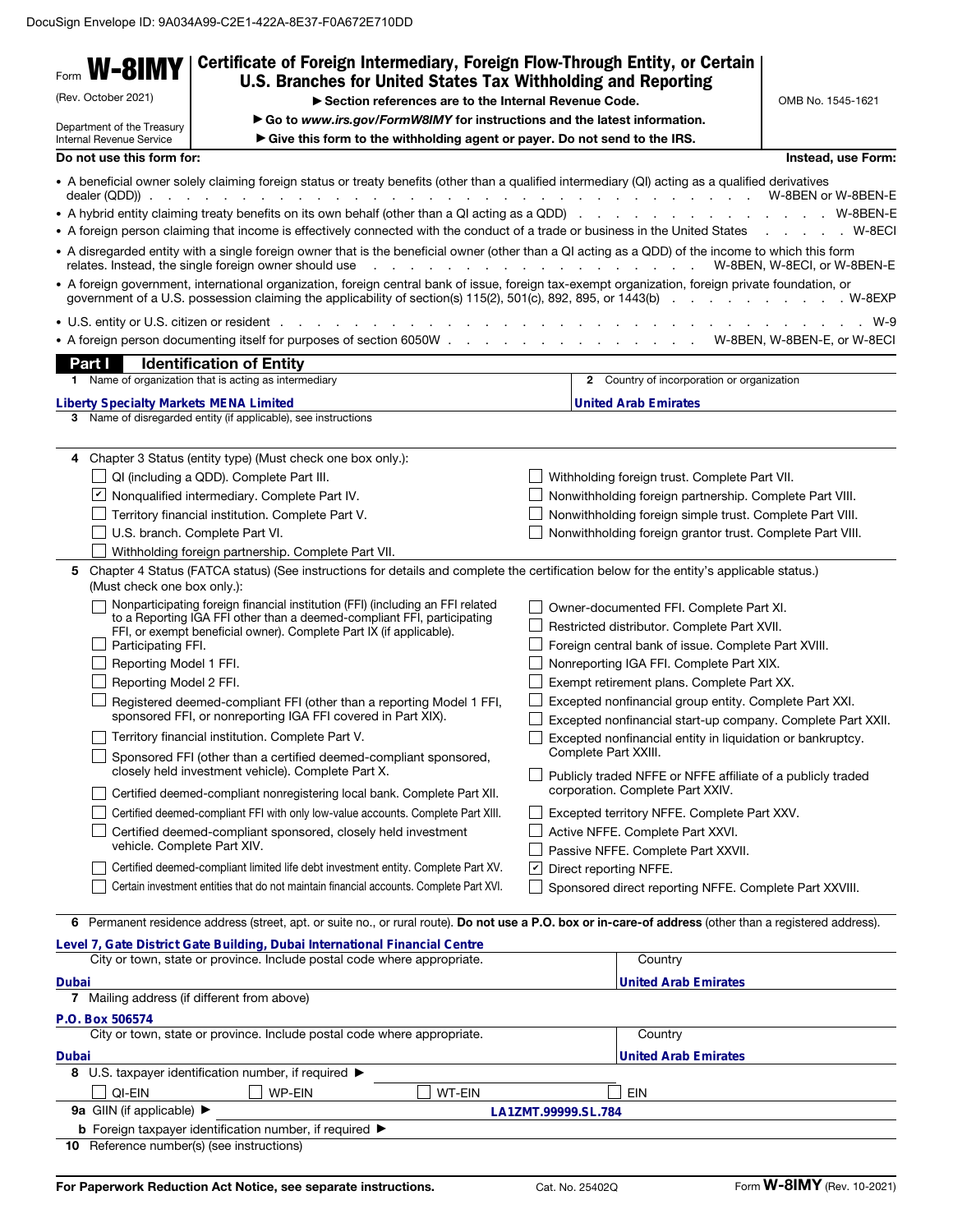|                                        | Form W-8IMY (Rev. 10-2021)                                                         |                        | Page 2                                                                                                                                        |  |  |  |
|----------------------------------------|------------------------------------------------------------------------------------|------------------------|-----------------------------------------------------------------------------------------------------------------------------------------------|--|--|--|
|                                        | Part II                                                                            |                        | Disregarded Entity or Branch Receiving Payment. (Complete only if a disregarded entity with a GIIN or                                         |  |  |  |
|                                        |                                                                                    |                        | a branch of an FFI in a country other than the FFI's country of residence. Do not complete Part II for QDD                                    |  |  |  |
|                                        | branches. See instructions.)                                                       |                        |                                                                                                                                               |  |  |  |
| 11                                     | Chapter 4 Status (FATCA status) of disregarded entity or branch receiving payment. |                        |                                                                                                                                               |  |  |  |
|                                        | Branch treated as nonparticipating FFI.                                            | Reporting Model 1 FFI. | U.S. Branch.                                                                                                                                  |  |  |  |
|                                        | Participating FFI.                                                                 | Reporting Model 2 FFI. |                                                                                                                                               |  |  |  |
| 12                                     |                                                                                    |                        | Address of branch (street, apt. or suite no., or rural route). Do not use a P.O. box or in-care-of address (other than a registered address). |  |  |  |
|                                        |                                                                                    |                        |                                                                                                                                               |  |  |  |
|                                        | City or town, state or province. Include postal code where appropriate.            |                        | Country                                                                                                                                       |  |  |  |
| 13                                     | GIIN (if any) $\blacktriangleright$                                                |                        |                                                                                                                                               |  |  |  |
| <b>Chapter 3 Status Certifications</b> |                                                                                    |                        |                                                                                                                                               |  |  |  |

## **Part III** Qualified Intermediary

## All Qualified Intermediaries

 $14$   $\Box$  I certify that the entity identified in Part I (or branch, if relevant):

• Is a QI with respect to the accounts identified on line 10 or in a withholding statement associated with this form (as required) that is one or more of the following:

- (i) Not acting for its own account;
- (ii) A QDD receiving payments on underlying securities and/or potential section 871(m) transactions;

(iii) A QI assuming primary withholding responsibility for payments of substitute interest, as permitted by the QI Agreement.

• Has provided or will provide a withholding statement (as required) for purposes of chapters 3 and 4, and section 1446(a), or section 1446(f), subject to the certifications made on this form.

• To the extent it acts as a disclosing QI for purposes of section 1446(a) or (f) for payments associated with this form, the QI is to provide the required payee documentation to associate with an amount realized or an amount subject to withholding on a PTP distribution.

## Qualified Intermediaries When Not Acting As Qualified Derivatives Dealers (check all that apply)

- **15a** □ certify that the entity identified in Part I of this form assumes primary withholding responsibility for purposes of chapters 3 and 4 for each account identified on a withholding statement attached to this form (or, if no withholding statement is attached to this form, for all accounts).
	- **b**  $\Box$  I certify that the entity identified in Part I of this form assumes primary withholding and reporting responsibility for each payment of an amount realized from the sale of an interest in a publicly traded partnership under section 1446(f) associated with each account identified on a withholding statement attached to this form for receiving such amounts (or, if no withholding statement is attached to this form, for all accounts).
	- c  $\Box$  I certify that the entity identified in Part I of this form assumes primary withholding as a nominee under Regulations section 1.1446-4(b)(3) for each distribution by a publicly traded partnership associated with each account identified on a withholding statement attached to this form for receiving such distributions (or, if no withholding statement is attached to this form, for all accounts).
	- $\mathsf{d}$  I certify that the entity identified in Part I of this form is a QI acting as a qualified securities lender assuming primary withholding and reporting responsibilities with respect to payments that are U.S. source substitute dividends received from the withholding agent associated with each account identified on a withholding statement attached to this form (or, if no withholding statement is attached to this form, for all accounts).
	- e  $\Box$  I certify that the entity identified in Part I of this form assumes primary withholding responsibility for purposes of chapters 3 and 4 and primary Form 1099 reporting and backup withholding responsibility for all payments of U.S. source interest and substitute interest associated with this form, as permitted by the QI Agreement.
	- f  $\Box$  I certify that the entity identified in Part I of this form assumes primary Form 1099 reporting and backup withholding responsibility or reporting responsibility as a participating FFI or registered deemed-compliant FFI with respect to accounts that it maintains that are held by specified U.S. persons as permitted under Regulations sections 1.6049-4(c)(4)(i) or (c)(4)(ii) in lieu of Form 1099 reporting for each account identified on a withholding statement attached to this form (or, if no withholding statement is attached to this form, for all accounts).
	- q I certify that the entity identified in Part I of this form does not assume primary Form 1099 reporting and backup withholding responsibility for each account identified on a withholding statement attached to this form (or, if no withholding statement is attached to this form, for all accounts).
	- h  $\Box$  (Complete only to the extent the entity identified in Part I of this form does not assume primary Form 1099 reporting and backup withholding responsibility.) If the entity identified in Part I of this form has allocated or will allocate a portion of a payment to a chapter 4 withholding rate pool of U.S. payees on a withholding statement associated with this form, I certify that the entity meets the requirements of Regulations section 1.6049-4(c)(4)(iii) with respect to any account holder of an account it maintains that is included in such a withholding rate pool.
	- i (Complete only to the extent the entity identified in Part I of this form does not assume primary Form 1099 reporting and backup withholding responsibility.) If the entity identified in Part I of this form has allocated or will allocate a portion of a payment to a chapter 4 withholding rate pool of U.S. payees on a withholding statement associated with this form, to the extent the U.S. payees are account holders of an intermediary or flowthrough entity receiving a payment from the entity, I certify that the entity has obtained, or will obtain, documentation sufficient to establish each such intermediary or flow-through entity status as a participating FFI, registered deemed-compliant FFI, or FFI that is a QI.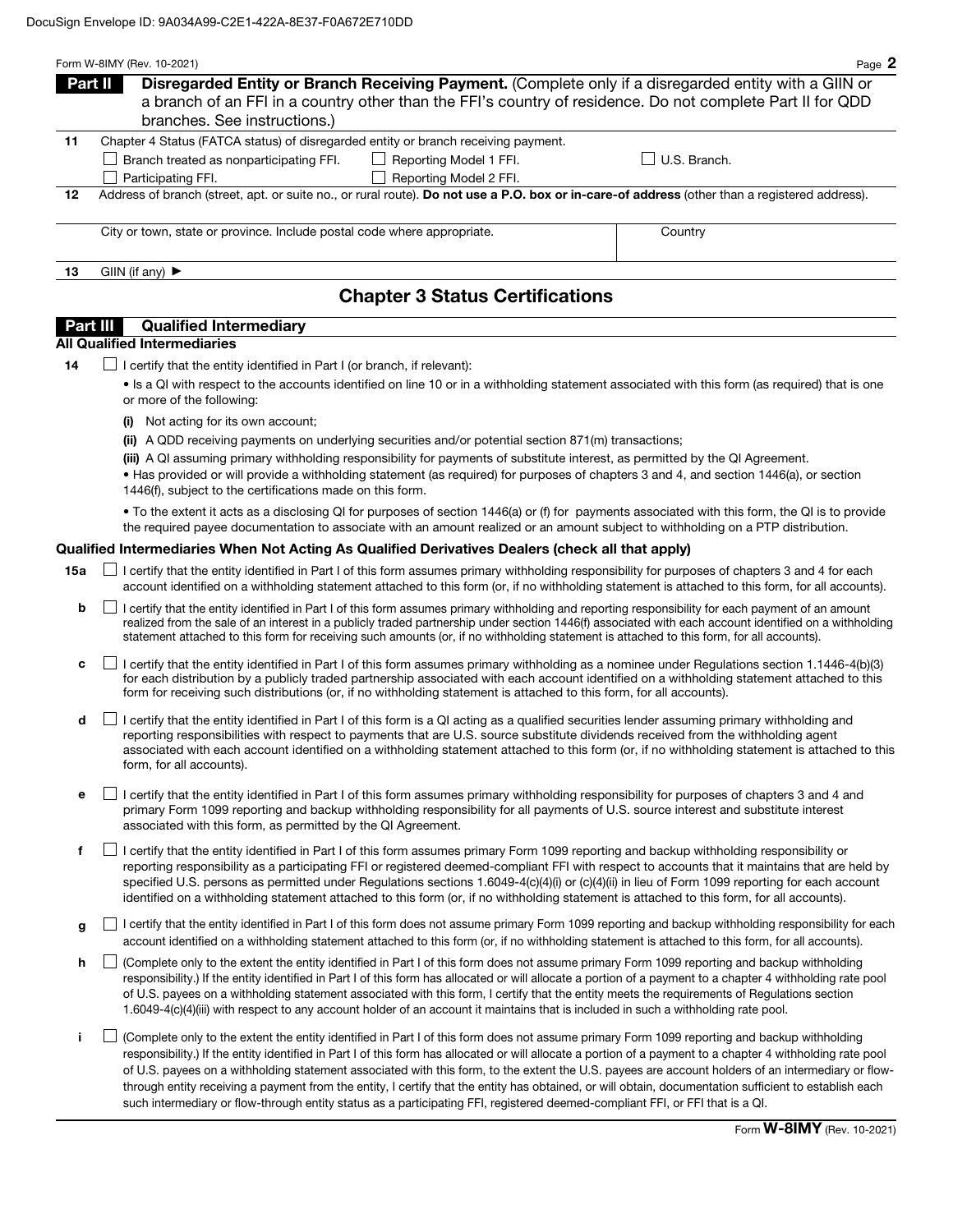|                | Form W-8IMY (Rev. 10-2021)<br>Page $3$                                                                                                                                                                                                                                                                                                                                                                                                                                                                                                                                                                                                                    |
|----------------|-----------------------------------------------------------------------------------------------------------------------------------------------------------------------------------------------------------------------------------------------------------------------------------------------------------------------------------------------------------------------------------------------------------------------------------------------------------------------------------------------------------------------------------------------------------------------------------------------------------------------------------------------------------|
|                | <b>Qualified Derivatives Dealers</b>                                                                                                                                                                                                                                                                                                                                                                                                                                                                                                                                                                                                                      |
| 16a            | I certify that each QDD identified in Part I of this form or on a withholding statement associated with this form meets the requirements to<br>act as a QDD (including approval by the IRS to so act) and assumes primary withholding and reporting responsibilities under chapters 3, 4,<br>and 61 and section 3406 with respect to any payments it makes with respect to potential section 871(m) transactions.                                                                                                                                                                                                                                         |
| b              | Entity classification of QDD:   Corporation<br>Partnership<br><b>Disregarded Entity</b>                                                                                                                                                                                                                                                                                                                                                                                                                                                                                                                                                                   |
| Part IV        | <b>Nonqualified Intermediary</b>                                                                                                                                                                                                                                                                                                                                                                                                                                                                                                                                                                                                                          |
|                | Check all that apply.                                                                                                                                                                                                                                                                                                                                                                                                                                                                                                                                                                                                                                     |
| 17a            | All nonqualified intermediaries and QIs that are not acting in their capacity as such check here.) I certify that the entity identified in Part I of this<br>form is not acting as a QI with respect to each account(s) for which this form is provided and is not acting for its own account.                                                                                                                                                                                                                                                                                                                                                            |
| b              | I certify that the entity identified in Part I of this form is using this form to transmit withholding certificates and/or other documentation and<br>has provided, or will provide, a withholding statement, as required. <b>Note:</b> If this form is provided for purposes of the entity's interest in a<br>publicly traded partnership, see the instructions for Part IV before checking this box.                                                                                                                                                                                                                                                    |
| c              | $\Box$ I certify that the entity identified in Part I of this form meets the requirements of Regulations section 1.6049-4(c)(4)(iii) with respect to any<br>account holder of an account it maintains that is included in a withholding rate pool of U.S. payees provided on a withholding statement<br>associated with this form (excluding a distribution from a publicly traded partnership).                                                                                                                                                                                                                                                          |
| d              | I certify that the entity identified in Part I of this form is acting as a qualified securities lender (other than a QI) assuming primary withholding and reporting<br>responsibilities with respect to payments associated with this form that are U.S. source substitute dividends received from the withholding agent.                                                                                                                                                                                                                                                                                                                                 |
| е              | To the extent that the entity identified in Part I of this form is providing an alternative withholding statement described in Regulations<br>section 1.1441-1(e)(3)(iv)(C)(3) for any payments associated with the form, the entity represents that the information on all of the<br>withholding statements associated with this withholding certificate have been (or will be) verified for inconsistency with any other account<br>information the entity has for the beneficial owners for determining the rate of withholding with respect to each payee (applying the<br>standards of knowledge under section 1441 or section 1471, as applicable). |
| Part V         | <b>Territory Financial Institution</b>                                                                                                                                                                                                                                                                                                                                                                                                                                                                                                                                                                                                                    |
| 18a            | I certify that the entity identified in Part I is a financial institution (other than an investment entity that is not also a depository institution,<br>custodial institution, or specified insurance company) that is incorporated or organized under the laws of a territory of the United States.                                                                                                                                                                                                                                                                                                                                                     |
|                | Check the box on line 18b or 18c, whichever applies.                                                                                                                                                                                                                                                                                                                                                                                                                                                                                                                                                                                                      |
| b              | I further certify that the entity identified in Part I is using this form as evidence of its agreement with the withholding agent to be treated as a U.S. person<br>for purposes of chapters 3 and 4 with respect to any reportable amounts and withholdable payments associated with this withholding certificate.                                                                                                                                                                                                                                                                                                                                       |
| c              | I further certify that the entity identified in Part I:<br>. Is using this form to transmit withholding certificates and/or other documentation for the persons for whom it receives a payment of a<br>reportable amount or a withholdable payment; and                                                                                                                                                                                                                                                                                                                                                                                                   |
|                | . Has provided or will provide a withholding statement, as required.                                                                                                                                                                                                                                                                                                                                                                                                                                                                                                                                                                                      |
|                | Check the boxes on lines 18d, and 18e or 18f, as applicable.                                                                                                                                                                                                                                                                                                                                                                                                                                                                                                                                                                                              |
| d              | I certify that the entity identified in Part I agrees to be treated as a U.S. person under Regulations section 1.1446(f)-4(a)(2)(i)(B) with respect<br>to amounts realized on sales of interests in publicly traded partnerships.                                                                                                                                                                                                                                                                                                                                                                                                                         |
| е              | I certify that the entity identified in Part I agrees to be treated as a U.S. person (as described in Regulations section 1.1441-1(b)(2)(iv)(A))<br>and as a nominee under Regulations section 1.1446-4(b)(3) with respect to distributions by publicly traded partnerships, or                                                                                                                                                                                                                                                                                                                                                                           |
| f              | Is not acting as a nominee for distributions from publicly traded partnerships and is providing withholding statements for the distributions.<br>Note: If this form is provided for an amount realized, see the instructions for Part V before providing a withholding statement for an amount<br>realized when the entity does not check the box on line 18d.                                                                                                                                                                                                                                                                                            |
| <b>Part VI</b> | <b>Certain U.S. Branches</b>                                                                                                                                                                                                                                                                                                                                                                                                                                                                                                                                                                                                                              |
| 19a            | I certify that the entity identified in Part I is a U.S. branch receiving reportable amounts or withholdable payments that are not income<br>effectively connected with the conduct of a trade or business in the United States, distributions from publicly traded partnerships, or<br>amounts realized on sales of interests in publicly traded partnerships.                                                                                                                                                                                                                                                                                           |
|                | Check the box on line 19b or 19c, whichever applies.                                                                                                                                                                                                                                                                                                                                                                                                                                                                                                                                                                                                      |
| b              | I certify that the entity identified in Part I is a U.S. branch of a foreign bank or insurance company described in Regulations section<br>1.1441-1(b)(2)(iv)(A) that is using this form as evidence of its agreement with the withholding agent to be treated as a U.S. person with<br>respect to any reportable amounts or withholdable payments associated with this withholding certificate.                                                                                                                                                                                                                                                          |
| c              | $\Box$ I certify that the entity identified in Part I:<br>. Is using this form to transmit withholding certificates and/or other documentation for the persons for whom the branch receives a payment of a reportable amount;                                                                                                                                                                                                                                                                                                                                                                                                                             |
|                | . Has provided or will provide a withholding statement, as required; and                                                                                                                                                                                                                                                                                                                                                                                                                                                                                                                                                                                  |
|                | • In the case of a withholdable payment, is applying the rules described in Regulations section 1.1471-4(d)(2)(iii)(C).<br>Check the boxes on lines 19d, and 19e or 19f, as applicable.                                                                                                                                                                                                                                                                                                                                                                                                                                                                   |
|                |                                                                                                                                                                                                                                                                                                                                                                                                                                                                                                                                                                                                                                                           |
| d              | I certify that the entity identified in Part I is a U.S. branch (as described in Regulations section 1.1446(f)-4(a)(2)(i)(B)) that is acting as a U.S.<br>person with respect to amounts realized on the sales of interests in publicly traded partnerships,                                                                                                                                                                                                                                                                                                                                                                                              |

- **e**  $\Box$  I certify that the entity identified in Part I is a U.S. branch (as described in Regulations section 1.1441-1(b)(2)(iv)(A)) that is treated as a U.S. person and as a nominee with respect to distributions by publicly traded partnerships under Regulations section 1.1446-4(b)(3), or
- Is not acting as a nominee for distributions from publicly traded partnerships and is providing withholding statements for the distributions.<br>**Note:** If this form is provided for an amount realized, see the instructions fo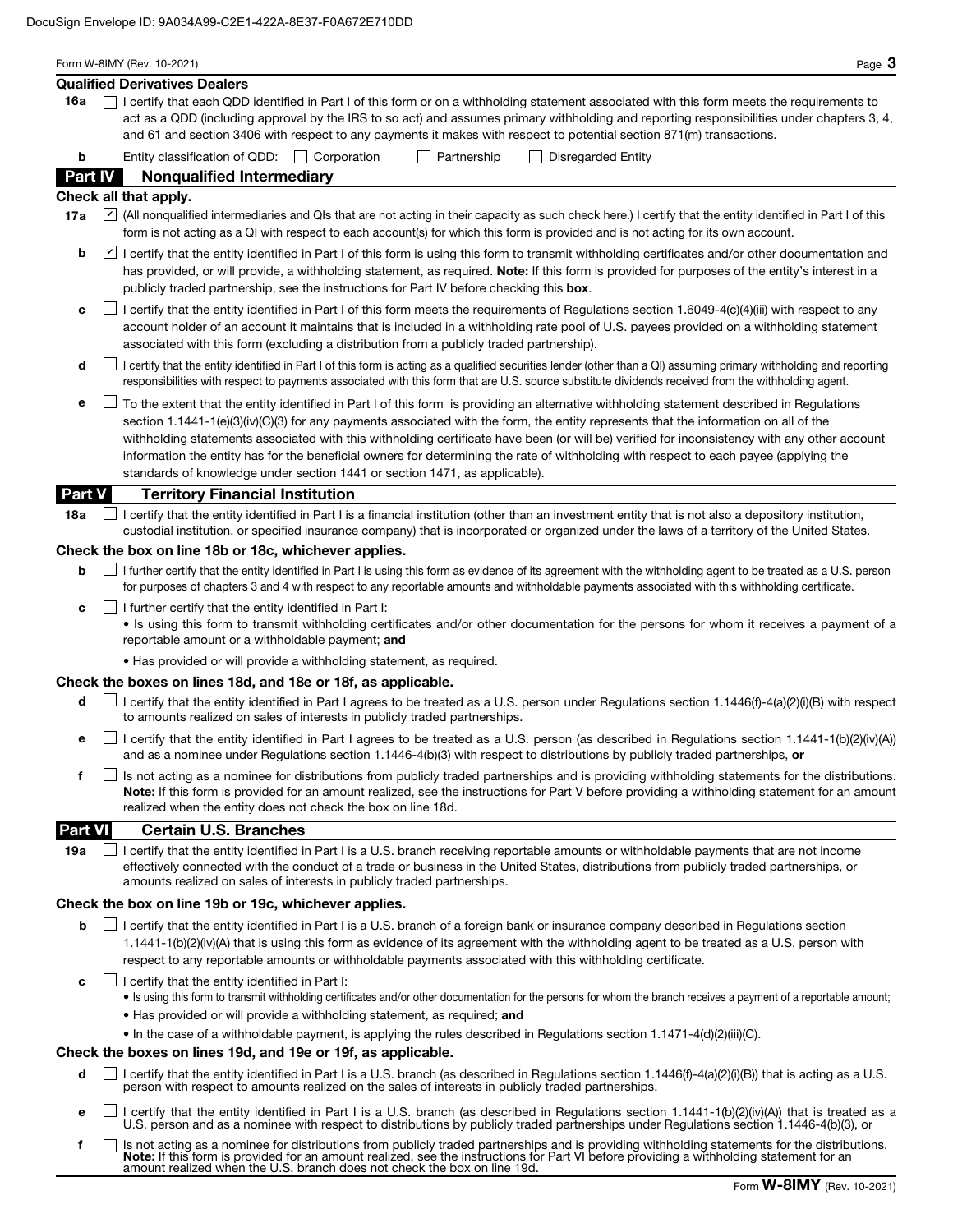#### Form W-8IMY (Rev. 10-2021) Page 4

# Part VII Withholding Foreign Partnership (WP) or Withholding Foreign Trust (WT)

 $20$  I certify that the entity identified in Part I is a withholding foreign partnership or a withholding foreign trust that is compliant with the terms of its WP or WT agreement.

## Part VIII Nonwithholding Foreign Partnership, Simple Trust, or Grantor Trust

#### Check all that apply.

**21a**  $\Box$  I certify that the entity identified in Part I:

• Is a nonwithholding foreign partnership, a nonwithholding foreign simple trust, or a nonwithholding foreign grantor trust and is providing this form for payments that are not effectively connected, or are not treated as effectively connected, with the conduct of a trade or business in the United States; and

• Is using this form to transmit withholding certificates and/or other documentation and has provided or will provide a withholding statement, as required for purposes of chapters 3 and 4, that is subject to the certifications made on this form.

- $\mathsf{b}$  I certify that the entity identified in Part I is a foreign partnership or foreign grantor trust that is a partner in a lower-tier partnership and is providing this Form W-8IMY for purposes of section 1446(a).
- $c \Box$  I certify that the entity identified in Part I is a foreign partnership receiving an amount realized on the transfer of an interest in a partnership for purposes of section 1446(f).
- $\mathsf d$  I certify that the entity identified in Part I is a foreign partnership providing a withholding statement for a modified amount realized from the transfer (check, when applicable, only if box 21c is checked).
- e I certify that the entity identified in Part I is a foreign grantor trust providing the form on behalf of each grantor or other owner of the trust under Regulations section 1.1446(f)-1(c)(2)(vii) that is transmitting withholding certificates and providing a withholding statement to allocate the amount realized to each grantor or other owner.
- f To the extent the entity identified in Part I of this form is providing an alternative withholding statement described in Regulations section 1.1441-1(e)(3)(iv)(C)(3) for any payments associated with the form, the entity represents that the information on all of the withholding certificates associated with the withholding statement may be relied on based on the standards of knowledge under section 1441 or section 1471 applicable to the entity.

# Chapter 4 Status Certifications

# Part IX Nonparticipating FFI with Exempt Beneficial Owners

 $22$   $\Box$  I certify that the entity identified in Part I is using this form to transmit withholding certificates and/or other documentation and has provided or will provide a withholding statement that indicates the portion of the payment allocated to one or more exempt beneficial owners.

## Part X Sponsored FFI

23a Name of sponsoring entity: ▶

## Check the box on line 23b or 23c, whichever applies.

- $\Box$  I certify that the entity identified in Part I:
	- Is an investment entity;
	- Is not a QI, WP (except to the extent permitted in the withholding foreign partnership agreement), or WT; and
	- Has agreed with the entity identified above (that is not a nonparticipating FFI) to act as the sponsoring entity for this entity.
- c  $\Box$  I certify that the entity identified in Part I:
	- Is a controlled foreign corporation as defined in section 957(a);
	- Is not a QI, WP, or WT;

• Is wholly owned, directly or indirectly, by the U.S. financial institution identified above that agrees to act as the sponsoring entity for this entity; and

• Shares a common electronic account system with the sponsoring entity (identified above) that enables the sponsoring entity to identify all account holders and payees of the entity and to access all account and customer information maintained by the entity including, but not limited to, customer identification information, customer documentation, account balance, and all payments made to account holders or payees.

## Part XI Owner-Documented FFI

Note: This status only applies if the U.S. financial institution, participating FFI, reporting Model 1 FFI, or reporting Model 2 FFI to which this form is given has agreed that it will treat the FFI as an owner-documented FFI. The owner-documented FFI must make the certifications below.

**24a**  $\Box$  I certify that the FFI identified in Part I:

- Does not act as an intermediary;
- Does not accept deposits in the ordinary course of a banking or similar business;
- Does not hold, as a substantial portion of its business, financial assets for the account of others;
- Is not an insurance company (or the holding company of an insurance company) that issues or is obligated to make payments with respect to a financial account;

• Is not affiliated with an entity (other than an FFI that is also treated as an owner-documented FFI) that accepts deposits in the ordinary course of a banking or similar business, holds, as a substantial portion of its business, financial assets for the account of others, or is an insurance company (or the holding company of an insurance company) that issues or is obligated to make payments with respect to a financial account; and

• Does not maintain a financial account for any nonparticipating FFI.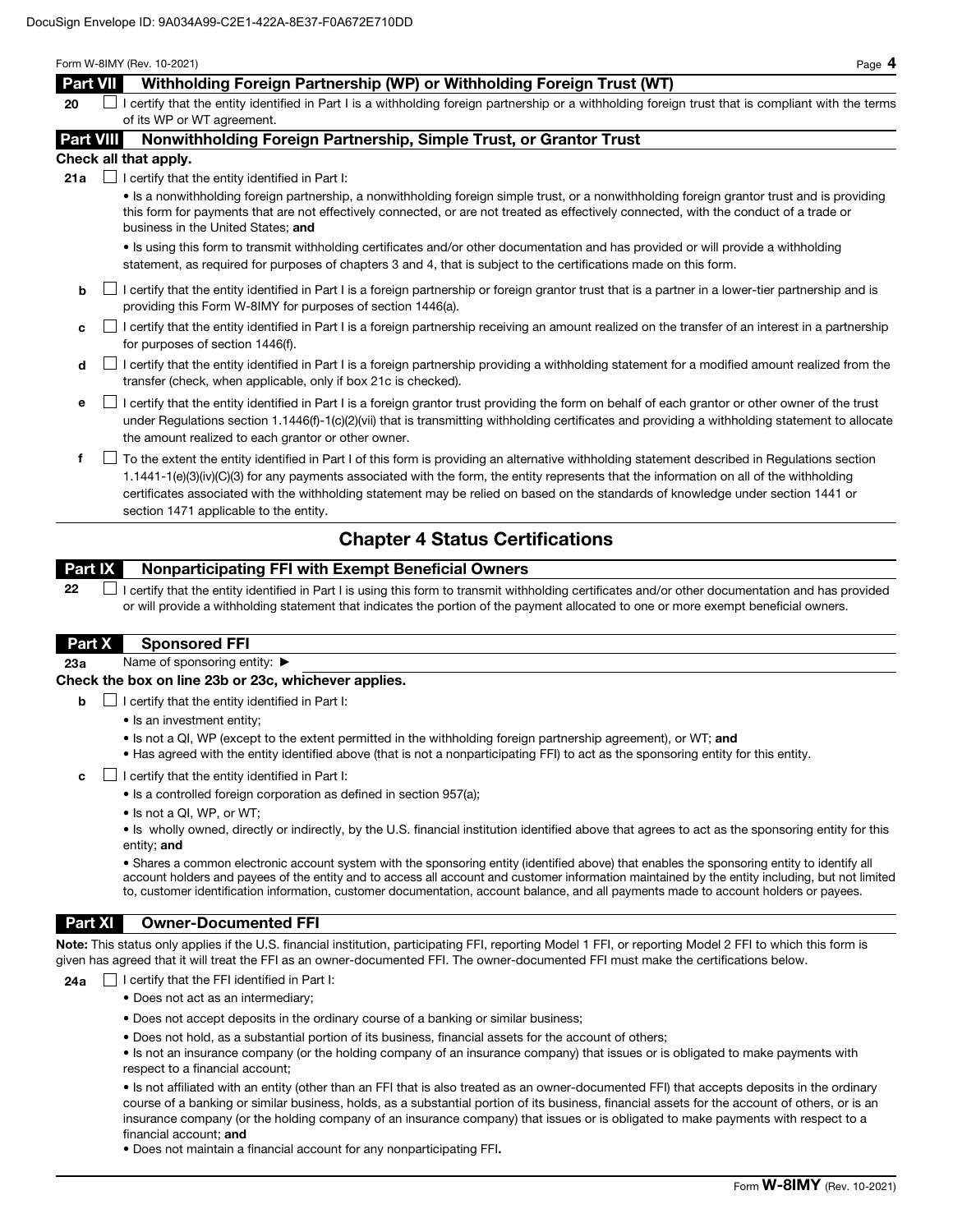Form W-8IMY (Rev. 10-2021) Page 5

## Part XI Owner-Documented FFI *(continued)*

## Check the box on line 24b or 24c, whichever applies.

- $\mathbf{b}$   $\Box$  I certify that the FFI identified in Part I:
	- Has provided, or will provide, an FFI owner reporting statement (including any applicable owner documentation) that contains:
		- The name, address, TIN (if any), chapter 4 status, and type of documentation provided (if required) of every individual and specified U.S. person that owns a direct or indirect equity interest in the owner-documented FFI (looking through all entities other than specified U.S. persons);
		- (ii) The name, address, TIN (if any), chapter 4 status, and type of documentation provided (if required) of every individual and specified U.S. person that owns a debt interest in the owner-documented FFI (including any indirect debt interest, which includes debt interests in any entity that directly or indirectly owns the payee or any direct or indirect equity interest in a debt holder of the payee) that constitutes a financial account in excess of \$50,000 (disregarding all such debt interests owned by participating FFIs, registered deemed-compliant FFIs, certified deemed-compliant FFIs, excepted NFFEs, exempt beneficial owners, or U.S. persons other than specified U.S. persons); and

(iii) Any additional information the withholding agent requests in order to fulfill its obligations with respect to the entity.

 $\mathbf{c}$   $\Box$  I certify that the FFI identified in Part I:

• Has provided, or will provide, an auditor's letter, signed no more than 4 years prior to the date of payment, from an independent accounting firm or legal representative with a location in the United States stating that the firm or representative has reviewed the FFI's documentation with respect to all of its owners and debt holders identified in Regulations section 1.1471-3(d)(6)(iv)(A)(2) and that the FFI meets all the requirements to be an owner-documented FFI. The FFI identified in Part I has also provided, or will provide, an FFI owner reporting statement and Form W-9, with applicable waivers, as described in Regulations section 1.1471-3(d)(6)(iv).

## Part XII Certified Deemed-Compliant Nonregistering Local Bank

25  $\Box$  I certify that the FFI identified in Part I:

• Operates and is licensed solely as a bank or credit union (or similar cooperative credit organization operated without profit) in its country of incorporation or organization;

• Engages primarily in the business of receiving deposits from and making loans to, with respect to a bank, retail customers unrelated to such bank and, with respect to a credit union or similar cooperative credit organization, members, provided that no member has a greater than 5% interest in such credit union or cooperative credit organization;

• Does not solicit account holders outside its country of organization;

• Has no fixed place of business outside such country (for this purpose, a fixed place of business does not include a location that is not advertised to the public and from which the FFI performs solely administrative support functions);

• Has no more than \$175 million in assets on its balance sheet and, if it is a member of an expanded affiliated group, the group has no more than \$500 million in total assets on its consolidated or combined balance sheets; and

• Does not have any member of its expanded affiliated group that is an FFI, other than an FFI that is incorporated or organized in the same country as the FFI identified in Part I and that meets the requirements set forth in this Part XII.

## Part XIII Certified Deemed-Compliant FFI With Only Low-Value Accounts

**26**  $\Box$  I certify that the FFI identified in Part I:

• Is not engaged primarily in the business of investing, reinvesting, or trading in securities, partnership interests, commodities, notional principal contracts, insurance or annuity contracts, or any interest (including a futures or forward contract or option) in such security, partnership interest, commodity, notional principal contract, insurance contract, or annuity contract;

• No financial account maintained by the FFI or any member of its expanded affiliated group, if any, has a balance or value in excess of \$50,000 (as determined after applying applicable account aggregation rules); and

• Neither the FFI nor the FFI's entire expanded affiliated group, if any, has more than \$50 million in assets on its consolidated or combined balance sheet as of the end of its most recent accounting year.

## Part XIV Certified Deemed-Compliant Sponsored, Closely Held Investment Vehicle

27a Name of sponsoring entity: ▶

 $\mathbf{b}$  | I certify that the FFI identified in Part I:

• Is an FFI solely because it is an investment entity described in Regulations section 1.1471-5(e)(4);

• Is not a QI, WP, or WT;

• Will have all of its due diligence, withholding, and reporting responsibilities (determined as if the FFI were a participating FFI) fulfilled by the sponsoring entity identified on line 27a; and

• 20 or fewer individuals own all of the debt and equity interests in the entity (disregarding debt interests owned by U.S. financial institutions, participating FFIs, registered deemed-compliant FFIs, and certified deemed-compliant FFIs and equity interests owned by an entity that owns 100% of the equity interests in the FFI identified in Part I and is itself a sponsored FFI).

## Part XV Certified Deemed-Compliant Limited Life Debt Investment Entity

 $28$  | | certify that the FFI identified in Part I:

• Was in existence as of January 17, 2013;

• Issued all classes of its debt or equity interests to investors on or before January 17, 2013, pursuant to a trust indenture or similar agreement; and

• Is certified deemed-compliant because it satisfies the requirements to be treated as a limited life debt investment entity (such as the restrictions with respect to its assets and other requirements under Regulations section 1.1471-5(f)(2)(iv)).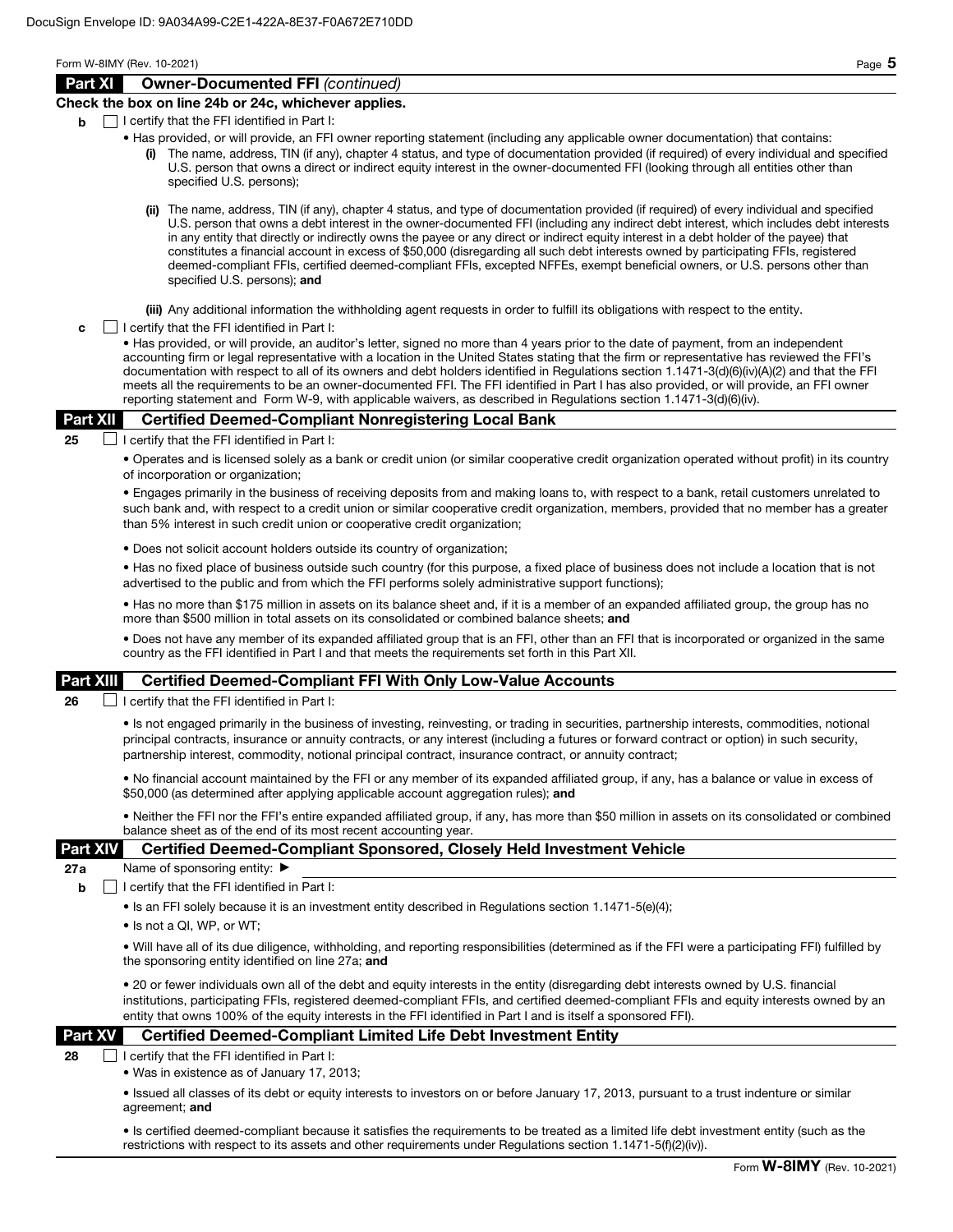Form W-8IMY (Rev. 10-2021) Page 6

## Part XVI Certain Investment Entities That Do Not Maintain Financial Accounts

| 29<br>$\Box$ I certify that the entity identified in Part I: |  |
|--------------------------------------------------------------|--|

• Is a financial institution solely because it is an investment entity described in Regulations section 1.1471-5(e)(4)(i)(A); and

#### • Does not maintain financial accounts.

## Part XVII Restricted Distributor

30a  $\Box$  (All restricted distributors check here.) I certify that the entity identified in Part I:

• Operates as a distributor with respect to debt or equity interests of the restricted fund with respect to which this form is furnished;

• Provides investment services to at least 30 customers unrelated to each other and less than half of its customers are related to each other;

• Is required to perform AML due diligence procedures under the anti-money laundering laws of its country of organization (which is a FATF-compliant jurisdiction);

• Operates solely in its country of incorporation or organization, has no fixed place of business outside of that country, and has the same country of incorporation or organization as all members of its affiliated group, if any;

• Does not solicit customers outside its country of incorporation or organization;

• Has no more than \$175 million in total assets under management and no more than \$7 million in gross revenue on its income statement for the most recent accounting year;

• Is not a member of an expanded affiliated group that has more than \$500 million in total assets under management or more than \$20 million in gross revenue for its most recent accounting year on a combined or consolidated income statement; and

• Does not distribute any debt or securities of the restricted fund to specified U.S. persons, passive NFFEs with one or more substantial U.S. owners, or nonparticipating FFIs.

#### Check the box on line 30b or 30c, whichever applies.

I further certify that with respect to all sales of debt or equity interests in the restricted fund with respect to which this form is furnished that are made after December 31, 2011, the entity identified in Part I:

- $\mathsf{b}$   $\Box$  Has been bound by a distribution agreement that contained a general prohibition on the sale of debt or securities to U.S. entities and U.S. resident individuals and is currently bound by a distribution agreement that contains a prohibition of the sale of debt or securities to any specified U.S. person, passive NFFE with one or more substantial U.S. owners, or nonparticipating FFI.
- $\mathsf{c}$   $\Box$  Is currently bound by a distribution agreement that contains a prohibition on the sale of debt or securities to any specified U.S. person, passive NFFE with one or more substantial U.S. owners, or nonparticipating FFI and, for all sales made prior to the time that such a restriction was included in its distribution agreement, has reviewed all accounts related to such sales in accordance with the procedures identified in Regulations section 1.1471-4(c) applicable to preexisting accounts and has redeemed or retired any securities which were sold to specified U.S. persons, passive NFFEs with one or more substantial U.S. owners, or nonparticipating FFIs, or will transfer the securities to a distributor that is a participating FFI, reporting Model 1 FFI, or reporting Model 2 FFI.

## Part XVIII Foreign Central Bank of Issue

 $31$  I certify that the entity identified in Part I is treated as the beneficial owner of the payment solely for purposes of chapter 4 under Regulations section 1.1471-6(d)(4).

#### Part XIX Nonreporting IGA FFI

32  $\Box$  I certify that the entity identified in Part I:

• Meets the requirements to be considered a nonreporting financial institution pursuant to an applicable IGA between the United States and . The applicable IGA is a  $\Box$  Model 1 IGA or a  $\Box$  Model 2 IGA; and is treated as a under the provisions of the applicable IGA or Treasury regulations

(if applicable, see instructions); and

• If you are a trustee documented trust or a sponsored entity, provide the name of the trustee or sponsor .

The trustee is:  $\Box$  U.S.  $\Box$  Foreign

## Part XX Exempt Retirement Plans

## Check the box on line 33a, b, c, d, e, or f, whichever applies.

 $33a$   $\Box$  I certify that the entity identified in Part I:

- Is established in a country with which the United States has an income tax treaty in force;
- Is operated principally to administer or provide pension or retirement benefits; and

• Is entitled to treaty benefits on income that the fund derives from U.S. sources (or would be entitled to benefits if it derived any such income) as a resident of the other country which satisfies any applicable limitation on benefits requirement.

 $\mathbf{b}$   $\Box$  I certify that the entity identified in Part I:

• Is organized for the provision of retirement, disability, or death benefits (or any combination thereof) to beneficiaries that are former employees of one or more employers in consideration for services rendered;

• No single beneficiary has a right to more than 5% of the FFI's assets;

• Is subject to government regulation and provides annual information reporting about its beneficiaries to the relevant tax authorities in the country in which the fund is established or operated; and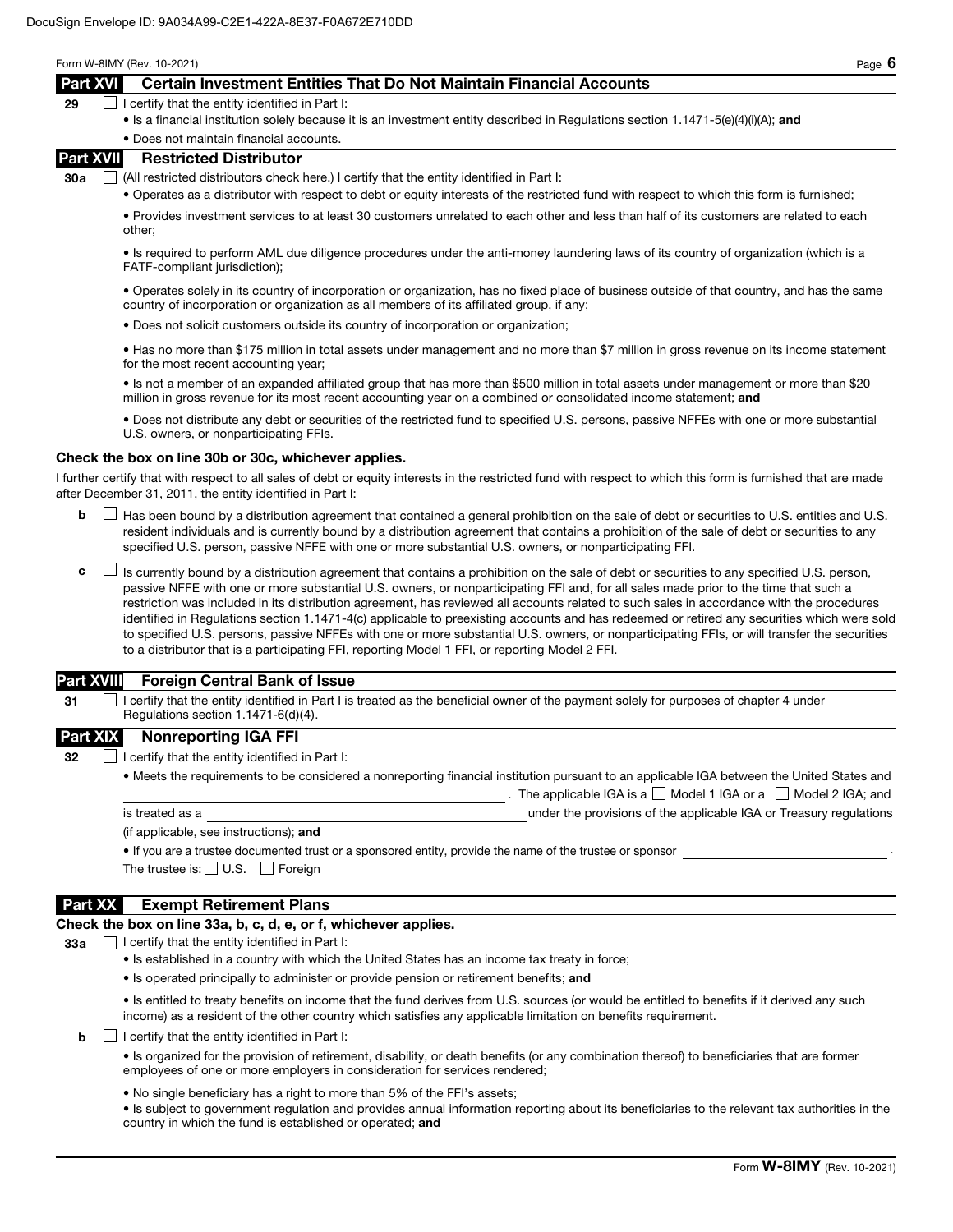# Part XXII Excepted Nonfinancial Start-Up Company

35  $\Box$  I certify that the entity identified in Part I:

• Was formed on (or in the case of a new line of business, the date of board resolution approving the new line of business)

(date must be less than 24 months prior to date of payment);

• Is not yet operating a business and has no prior operating history or is investing capital in assets with the intent to operate a new line of business other than that of a financial institution or passive NFFE; and

• Does not function (or hold itself out) as an investment fund, such as a private equity fund, venture capital fund, leveraged buyout fund, or any investment vehicle whose purpose is to acquire or fund companies and then hold interests in those companies as capital assets for investment purposes.

# Part XXIII Excepted Nonfinancial Entity in Liquidation or Bankruptcy

 $36$  | | certify that the entity identified in Part I:

- Filed a plan of liquidation, filed a plan for reorganization, or filed for bankruptcy on the following date: ;
- Has not been engaged during the past 5 years in business as a financial institution or acted as a passive NFFE;

• Is either liquidating or emerging from a reorganization or bankruptcy with the intent to continue or recommence operations as a nonfinancial entity; and

• Has provided, or will provide, documentary evidence such as a bankruptcy filing or other public documentation that supports its claim if it remains in bankruptcy or liquidation for more than 3 years.